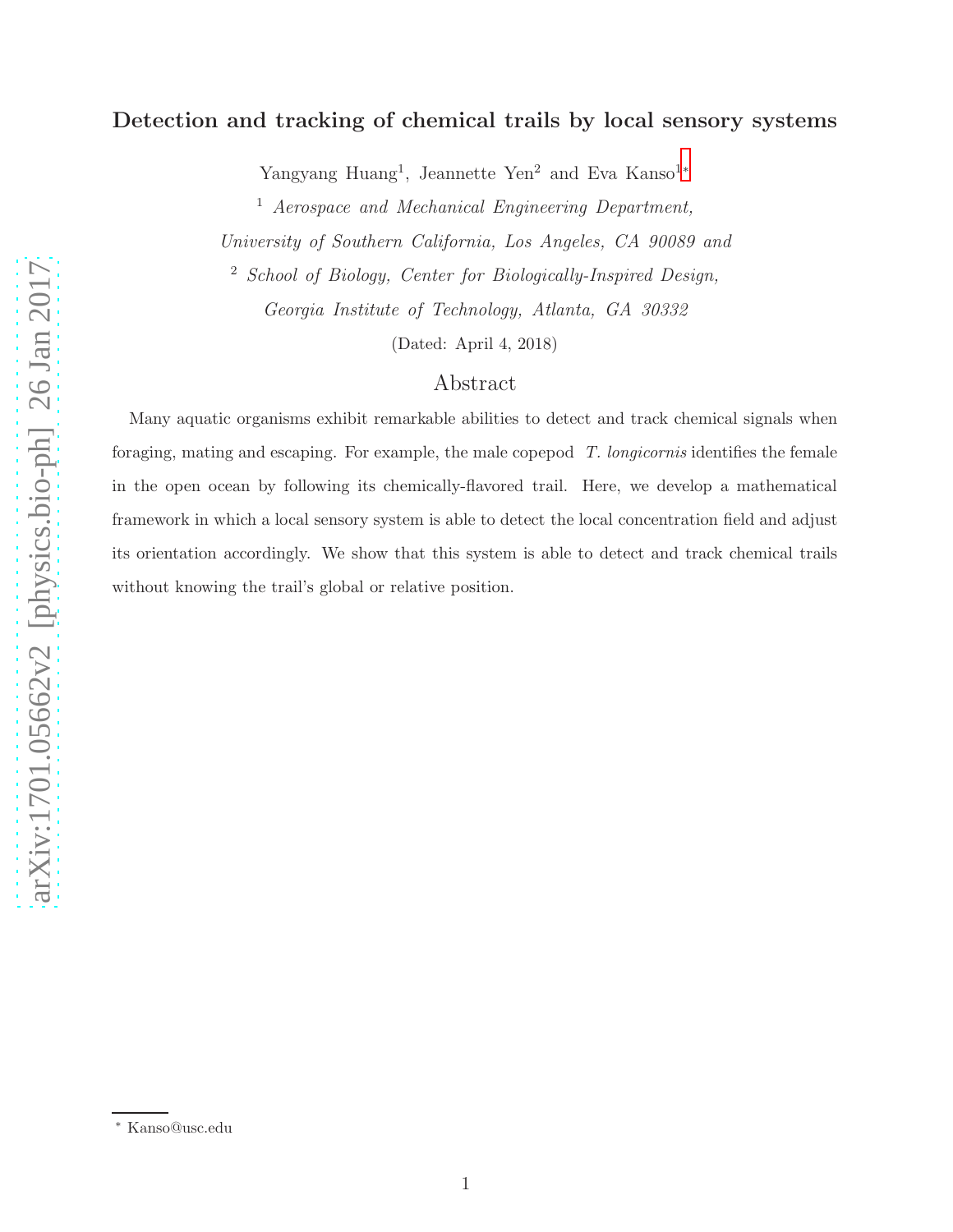#### I. INTRODUCTION

The response to olfactory signals and pheromones plays an important role in a variety of biological behaviors [\[1](#page-13-0)[–3\]](#page-13-1) such as homing by the Pacific salmon [\[4\]](#page-13-2), foraging by seabirds [\[5\]](#page-13-3), lobsters [\[6](#page-13-4), [7\]](#page-13-5) and blue crabs [\[8](#page-13-6)], and mate-seeking and foraging by zooplanktons and insects [\[9](#page-13-7), [10](#page-13-8)]. These dissimilar organisms and behaviors share similar mechanisms of sensing and responding to chemical signals [\[2](#page-13-9)]. The underlying mechanisms could be applied or adapted to design artificial devices for purposes such as source detecting in various environments, see examples in [\[11](#page-13-10)[–14\]](#page-13-11).

Evidence suggests that many organisms respond to concentration difference (= signal strength) and orient themselves to the desired direction, either locating towards or escaping from a source [\[2,](#page-13-9) [15](#page-13-12), [16](#page-13-13)]. Biological and physical gradients also act as signals for tracking processes in smaller organisms; see, e.g., [\[17](#page-13-14)] and references within. Copepods, a type of zooplankton about 0.1 cm in length, are known to aggregate at the boundaries of different water bodies in the ocean [\[18\]](#page-14-0). This aggregation is thought to be a result of the response to oceanic structures involving spatial gradients of flow velocities and densities [\[17](#page-13-14)]. Copepods adjust their swimming speed or turning frequencies with respect to these physical gradients in the water environment. Also, copepods sense biological gradients in mate-seeking [\[19\]](#page-14-1). In careful laboratory experiments by Jeannette Yen that focus on the mating behavior of the copepod Temora longicornis, a chemically-scented trail that mimics the pheromone-laden trail of the female is introduced into a quiescent water tank. Male copepods are able to detect and successfully track the trail mimic to its source as shown in FIG [1.](#page-2-0)

In this work, we are loosely inspired by the copepod tracking ability of the female chemical trail. We develop an idealized, simple model where a moving chemical source generates a trail in an infinite two dimensional space and a tracker is able to locally sense the chemical field and adjust its orientation accordingly to locate and track the trail. The organization of this work is as follows. We first illustrate the chemical trail in section [II](#page-2-1) by reformulating the problem in the moving frame attached to the source. In section [III,](#page-4-0) we study the conditions for successful tracking using a gradient-based tracking scheme. In the situation where the tracker is far away from the chemical trail such that the gradient information is not reliable, a random-walk phase is introduced to first detect the chemical signal before switching to the gradient-tracking method. The detection algorithm and results are described in Section [IV.](#page-7-0)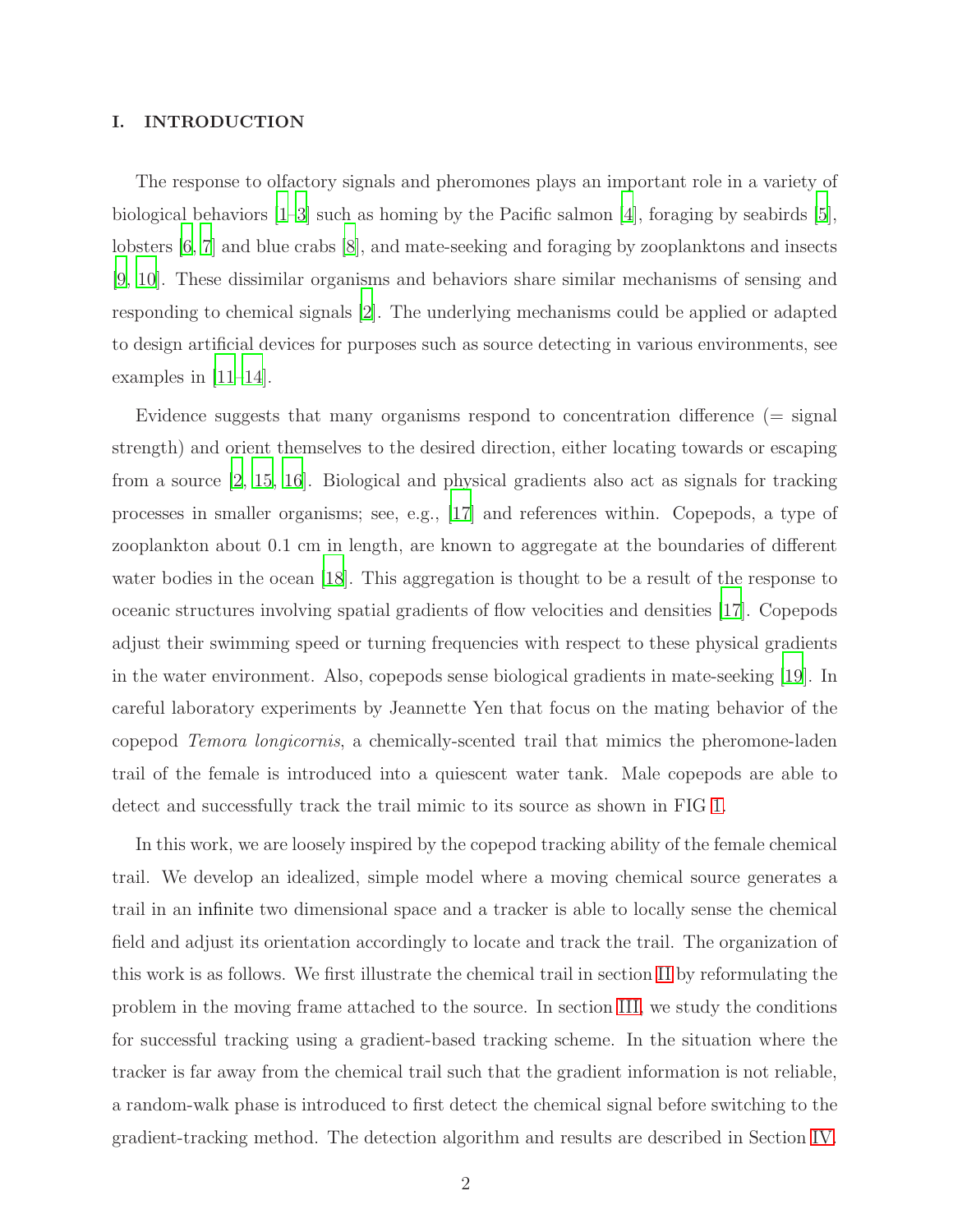

<span id="page-2-0"></span>FIG. 1. (a) Copepod *Temora longicornis* (∼ 1 mm in length). Sensing of chemical signals is mediated by a distribution of small mechanoreceptive organs on its antennae. (b) Trail tracking by copepod: sequences showing the progression of the copepod *T. longicornis* while navigating a chemically-flavored laminar trail mimic. The copepod first follows the trail in the direction away from the source then corrects its heading direction and traces the trail in the direction of increasing chemical signal. The trail mimic is created by releasing fluid via syringe pump (0.01 mL/min) and small bore tubing (1mm). Dextran, a large molecular weight, was added to increase refractive index of the trail, enabling us to see both the deformation of the signal and movement of the tracking copepod.

We conclude by summarizing our findings and discussing their potential implications to understanding the behavior of copepods in section [V.](#page-10-0)

## <span id="page-2-1"></span>II. PROBLEM DESCRIPTION

Consider a chemical source moving at a constant velocity U from right to left in a fixed frame  $(X, Y)$ , shown in FIG. [2\(](#page-3-0)a). The concentration field is governed by the diffusion equation

<span id="page-2-2"></span>
$$
\frac{\partial C}{\partial t} = K \frac{\partial^2 C}{\partial Y^2} + Q \delta(X + Ut) \delta(Y),\tag{1}
$$

where  $Q$  is the rate of generation of the chemicals,  $K$  is the mass diffusivity of the chemicals, and  $\delta$  is the Dirac-delta function. In [\(1\)](#page-2-2), we neglected diffusion in the X-direction. This assumption can be readily justified by calculating the Péclet number Pe, defined as the ratio of advective to diffusive transport rate. Large Pe (Pe  $\gg$  1) implies that advection is dominant while for small Pe (Pe  $\ll$  1) diffusion is dominant. In the X-direction, Péclet number is given by  $Pe=LU/K$  where L and U are the characteristic length and speed, which for a swimming copepod take the values  $L = 0.1$ cm and  $U = 1$ cm/s [\[20\]](#page-14-2). The diffusivity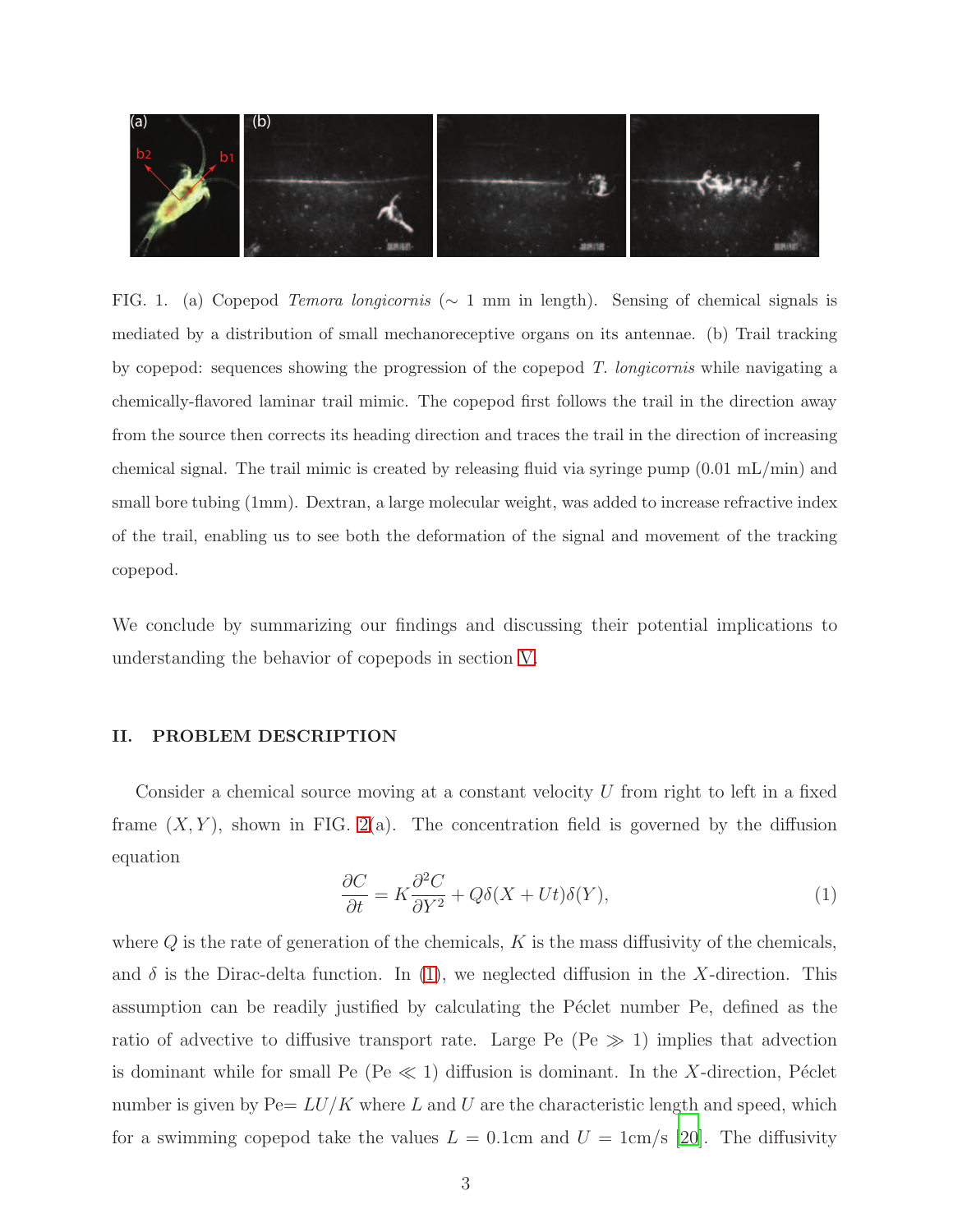

<span id="page-3-0"></span>FIG. 2. Chemical trail left behind a source moving at constant speed  $U$  to the left: (a) in fixed inertial frame  $(X, Y)$  and (b) in a frame  $(x, y)$  moving with the source. A sensory system (black ellipse) moving at a constant velocity V senses the chemical gradient in body-fixed frame  $\mathbf{b}_1, \mathbf{b}_2$ and adjusts its orientation  $\theta$  accordingly (c).

coefficient involved in small biological organisms is of the order  $K = 10^{-5}$ cm<sup>2</sup>/s [\[21\]](#page-14-3). Thus, Pe  $\sim 10^4$  and diffusion is negligible in the X-direction.

It is convenient to rewrite equation [\(1\)](#page-2-2) in a reference frame  $(x, y)$  moving with the chemical source at a speed U, shown in FIG. 2(b). The moving frame  $(x, y)$  is related to the fixed inertial frame  $(X, Y)$  via the transformation

$$
x = X + Ut, \quad y = Y \tag{2}
$$

Therefore,  $\frac{\partial C}{\partial t}$  $\frac{\partial}{\partial t}$  = ∂C  $\frac{\partial}{\partial t} + U$ ∂C  $\frac{\partial z}{\partial x}$  and equation [\(1\)](#page-2-2) becomes an advection-diffusion equation as

<span id="page-3-1"></span>
$$
\frac{\partial C}{\partial t} + U \frac{\partial C}{\partial x} = K \frac{\partial^2 C}{\partial y^2} + Q \delta(x) \delta(y). \tag{3}
$$

The steady-state solution of [\(3\)](#page-3-1) is given by

$$
C = \frac{Q/U}{\sqrt{4\pi (K/U)x}} \exp\left(-\frac{y^2}{4(K/U)x}\right). \tag{4}
$$

A color map of this concentration is shown in FIG. [2](#page-3-0) with pink indicating higher concentration values.

Next we study the tracking behavior of a sensory system, or a chemical tracker, in response to these chemical signals. One natural example of chemical tracking is in the mating behavior of copepods, where the female swims at a roughly constant speed along a straight path, while the male swims at faster speeds along a sinuous route until it detects the chemical trail left by the female and follows it [\[20](#page-14-2)]. The female copepod has body length  $L = 0.1$ cm and speed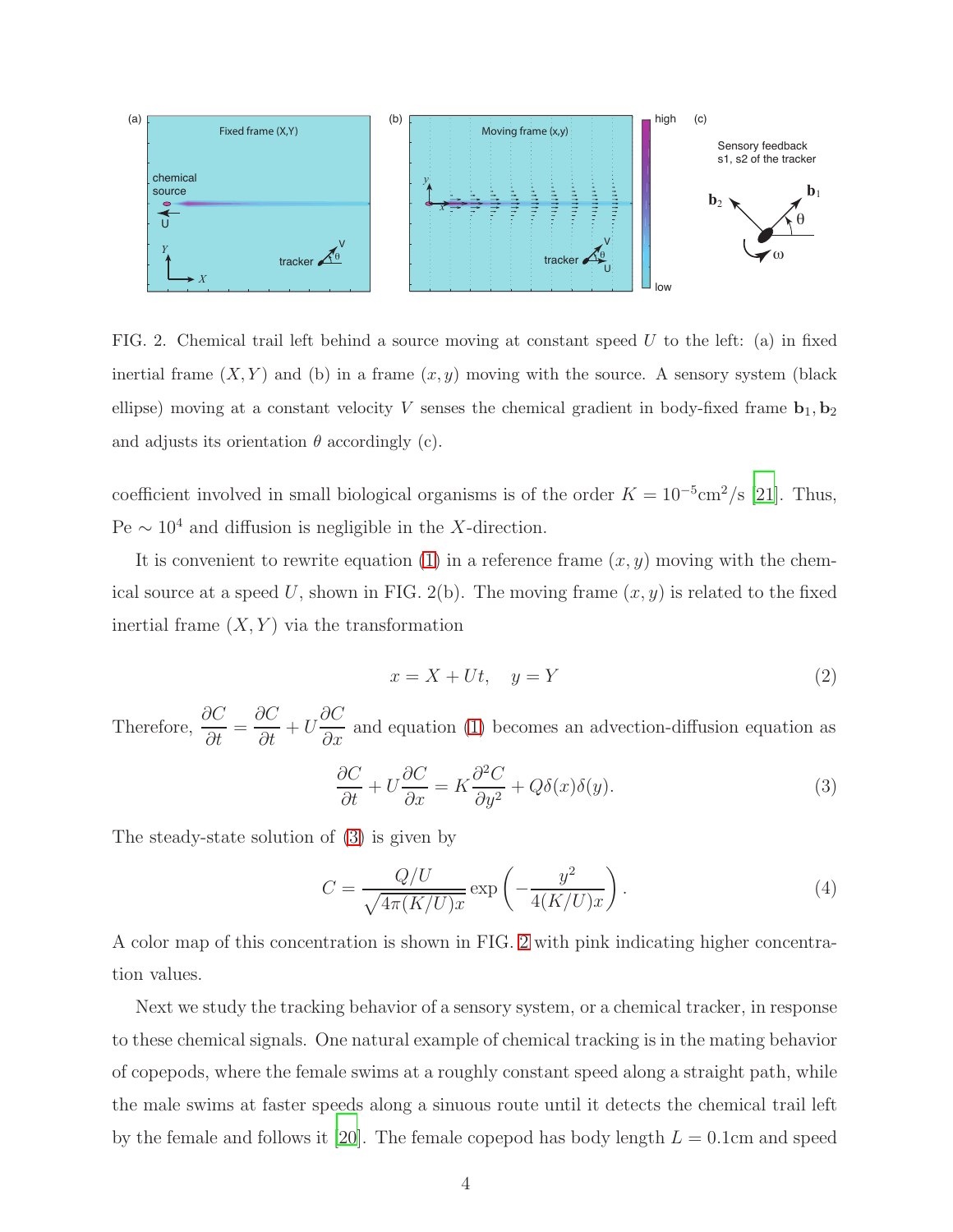around  $U = 1 \text{cm/s}$ , leaving a trail of chemicals where  $Q/U = 0.253 \mu\text{g/cm}^3$ , or equivalently, the source rate is  $Q = 0.253 \mu$ g/(cm<sup>2</sup>·s). We inherit these parameter values for our current study. In our simulation, we choose mass scale  $m^* = 0.1 \mu g$ , velocity scale  $U^* = U = 1 \text{cm/s}$ and length scale  $L^* = 10L = 1$ cm to non-dimensionalize the problem. This choice of length scale makes it more feasible to treat the tracker as a point particle.

#### <span id="page-4-0"></span>III. TRACKING OF CHEMICAL TRAILS

Consider a sensory system moving at a swimming speed V and let  $(b_1, b_2)$  be an orthonormal frame attached to the sensory system such that  $\mathbf{b}_1$  is aligned along the swimming direction; see FIG. [2.](#page-3-0) Let  $\theta$  denote the orientation of the  $b_1$ -axis measured from the  $e_1$  direction. The sensory system is able to sense the directional concentration gradients  $s_1 = \nabla C \cdot \mathbf{b}_1$ and  $s_2 = \nabla C \cdot \mathbf{b}_2$  and adjust its orientation, but not speed, based on the gradients it senses. In the moving frame  $(x, y)$ , we have

<span id="page-4-2"></span>
$$
\dot{x} = U + V \cos \theta, \quad \dot{y} = V \sin \theta, \quad \dot{\theta} = F(s_1, s_2). \tag{5}
$$

Here, we postulate a simple form of the function  $F(s_1, s_2)$ , namely,

<span id="page-4-1"></span>
$$
F(s_1, s_2) = \omega \operatorname{sgn}(s_2) H(\gamma - s_1)
$$
\n<sup>(6)</sup>

where  $\omega$  is a constant rotation rate, sgn( $\cdot$ ) is the sign function and  $H(\cdot)$  is the heaviside function. According to [\(6\)](#page-4-1), if the concentration gradient  $s_1 = \nabla C \cdot \mathbf{b_1}$  in the  $\mathbf{b_1}$ -direction is larger than a threshold value  $\gamma$ , then  $\dot{\theta} = 0$  and the sensor continues to move in the same direction. If  $s_1$  is less than  $\gamma$ , one has  $H(\gamma - s_1) = 1$  and  $\dot{\theta} = \omega \text{sgn}(s_2)$ . In this case, the sensor turns with angular velocity  $\omega$  into the direction of increasing concentration, indicated by the sign of  $s_2 = \nabla C \cdot \mathbf{b}_2$ . Note that the tracking scheme depends on the sign of the signals instead of their exact values. Therefore, the results are not sensitive to the distance between the tracker and the chemical source, especially in the x-direction.

We simulate the trajectory of our sensory system by integrating equation [\(5\)](#page-4-2) in time using the adapted-time-step function 'ode45' in MATLAB. Basic parameter values are chosen as follows: source rate  $Q = 0.1$ , diffusivity  $K = 10^{-5}$  and and threshold  $\gamma = 0.1$ . The initial location of the sensory system is  $x(0) = 6, y(0) = -3$ . FIG. [3](#page-5-0) shows the trajectories for the same initial orientation  $\theta(0) = \pi/3$  and swimming speed  $V = 2$  but two sets of control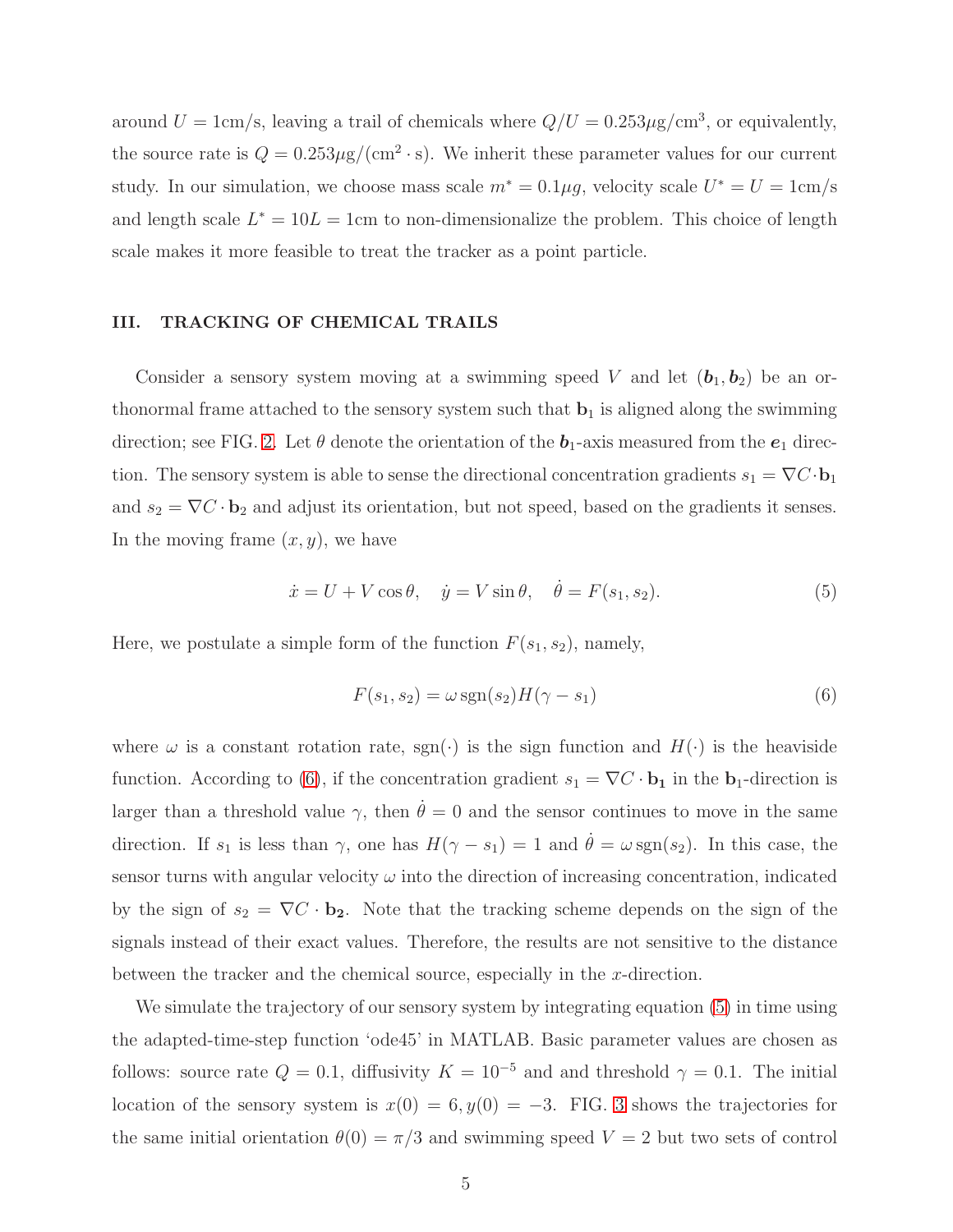

<span id="page-5-0"></span>FIG. 3. Successful and unsuccessful tracking for parameter values (a)  $\omega = 2\pi$ ,  $V = 2$  and (b)  $\omega = \pi, V = 2$ . Other parameters are set as  $Q = 0.1, K = 10^{-5}$ , and  $\gamma = 0.01$ . The initial location of the sensory system is  $x(0) = 6, y(0) = -3$  and its initial orientation is  $\theta(0) = \pi/3$ . Colors represent the steady-state spatial distribution of the chemicals.



<span id="page-5-1"></span>FIG. 4. Tracking behavior in the parameter space of swimming speed  $V$  and angular velocity  $\omega$ . Other parameter values and initial conditions are the same as in FIG. [3.](#page-5-0) (a) Parameter space  $(V, \omega)$  of successful versus unsuccessful tracking. (b) Successful backward tracking with swimming speed  $V = 0.8$  less than the source speed  $U = 1$ . (c) Successful forward tracking with  $V = 1.2 > U$ .

parameters: (a)  $\omega = 2\pi$  and (b)  $\omega = \pi$ . In (a), the tracker successfully follows the chemical trail while in (b) the tracker encounters the trail but fails to track it. This is because its angular velocity  $\omega = \pi$  is not large enough for the sensory system to make a quick turn into the chemical trail. It is worth noting that the oscillatory trajectory in successful tracking is also found in the copepod experiments [\[20\]](#page-14-2).

We now examine the tracking behavior of the sensory system with respect to the two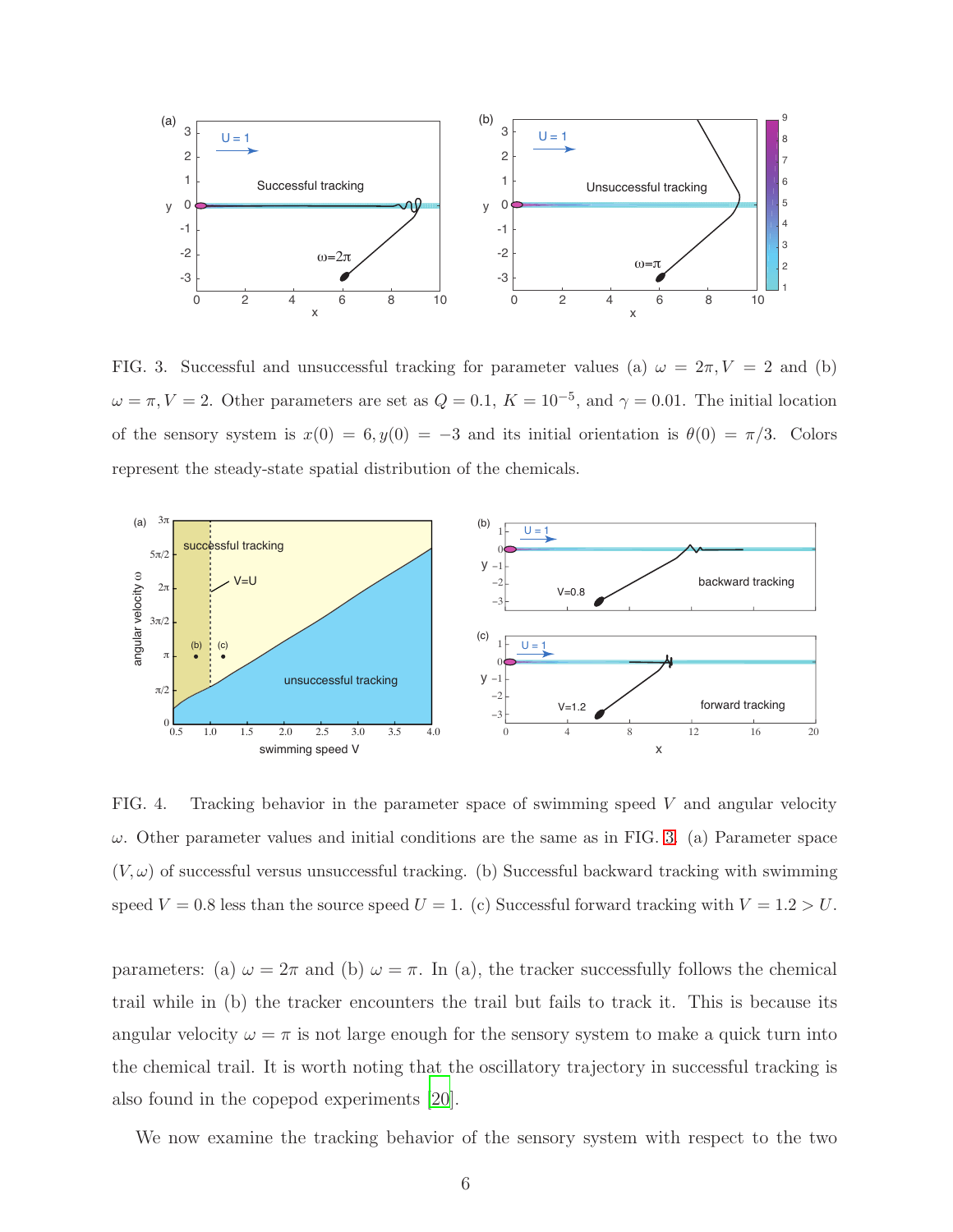control parameters: angular velocity  $\omega$  and swimming speed V. Other parameter values and initial conditions remain the same as those in FIG. [3.](#page-5-0) We map the unsuccessful and successful tracking on the two dimensional space  $(V, \omega)$  in FIG. [4\(](#page-5-1)a). It shows that as the tracker swims faster, the required angular velocity  $\omega$  for successful tracking also increases. The transition from unsuccessful to successful tracking displays a linear relationship between the angular velocity  $\omega$  and the swimming speed V. Note that the chemical source has a speed  $U = 1$ . When the tracker's speed  $V < U$ , the tracking is in the opposite direction of the source location, which we denote as backward tracking. See the example in FIG. [4\(](#page-5-1)b) for  $V = 0.8$  and  $\omega = \pi$ . Backward tracking of a chemical trail has already been observed in copepod experiments [\[19](#page-14-1)]. When the tracker's speed is larger than that of the source,  $V > U$ , it tracks the chemical trail in the direction towards the location of the source, termed as forward tracking, shown in FIG. [4\(](#page-5-1)c) for  $V = 1.2$  and  $\omega = \pi$ . The boundary separating these two types of successful tracking is illustrated as a dashed line at  $V = U$ . This boundary can be easily inferred from equation [\(5\)](#page-4-2) by setting  $\theta = \pi$  where the tracker is heading into the direction of the source. To achieve forward tracking, the horizontal velocity  $\dot{x}$  must be in the negative x-direction; namely  $\dot{x} = U - V < 0$ . Both backward and forward tracking are successful in tracking the chemical trail but differ in their ability to locate the source.

The parameter space displayed in FIG. [4\(](#page-5-1)a) is specified for one initial orientation  $\theta(0)$  =  $\pi/3$ . We now explore the two dimensional space  $(V, \omega)$  in FIG. [5\(](#page-7-1)a)-(f) with respect to six different initial orientations:  $\theta(0) = 0$ ,  $\pi/3$ ,  $\pi/2$ ,  $2\pi/3$ ,  $5\pi/6$  and  $\pi$ . When  $\theta(0) = 0$  or  $\pi$ , the tracker moves in the positive or negative x-direction parallel to the chemical trail without ever turning or intercepting the trail. The sensory system fails to approach the chemical trail and therefore the tracking is unsuccessful irrespective of the values of V and  $\omega$ . For initial conditions that intercept the trail, both unsuccessful and successful tracking can be achieved, as shown in FIG.  $5(b)-(e)$ . Note that plot (b) is the same as the one in FIG. [4.](#page-5-1) The boundary marking the transition from unsuccessful to successful tracking is given by a linear relationship between V and  $\omega$ . The slope of the linear boundary gets steeper as  $\theta(0)$ increases. In other words, as the angle between the tracker  $\theta(0)$  and the trail becomes more obtuse, the tracker requires faster rotational motion for successful tracking. As  $\theta(0) \to \pi$ , the slope of the transition between unsuccessful and successful tracking tends to infinity. In FIG. [5\(](#page-7-1)b)-(e), the transition from backward to forward tracking is independent of  $\theta(0)$  and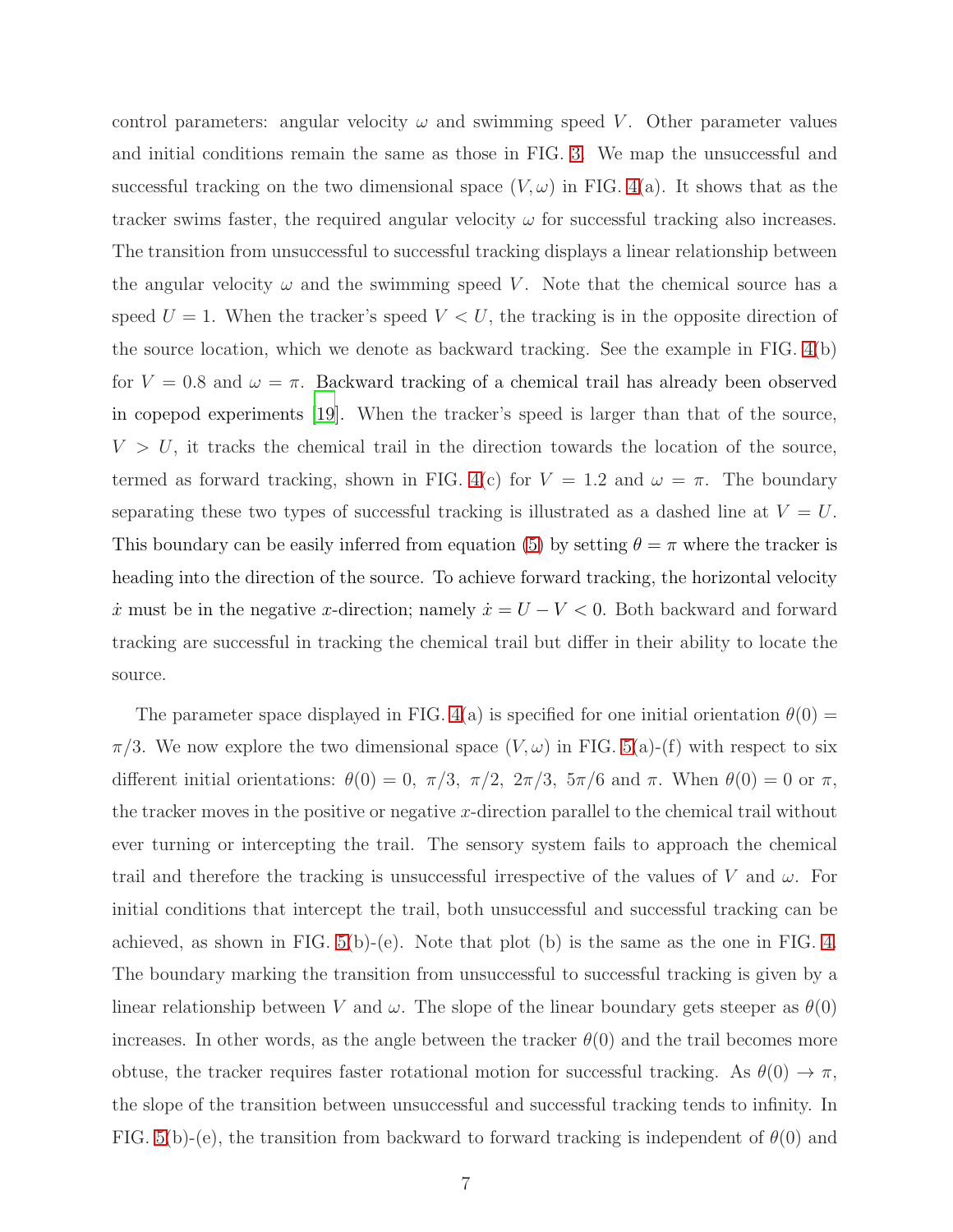

<span id="page-7-1"></span>FIG. 5. Parameter space of swimming speed V and angular velocity  $\omega$  as a function of six different initial orientations  $\theta(0) = 0$ ,  $\pi/3$ ,  $\pi/2$ ,  $2\pi/3$ ,  $5\pi/6$  and  $\pi$ , shown in (a)-(f) respectively. Dashed line is the interface between backward and forward tracking.

bifurcates at  $V = U$ .

## <span id="page-7-0"></span>IV. DETECTION OF CHEMICAL TRAILS

The gradient-based model for trail tracking is not feasible for the initial detection of the trail because at distances far away from the trail the gradient is too shallow to be accurately sensed. However, the local concentration itself can be sensed [\[22](#page-14-4)]. Therefore, we introduce a detection step to first find the strong chemical trail by comparing the local chemical concentration to a threshold value  $C<sub>o</sub>$ . If the former is larger, then the chemical trail is detected and the tracker enters the tracking step using gradient information in [\(6\)](#page-4-1). During the detection, the tracker executes a random walk that resembles the run-and-tumble behavior of bacteria [\[23](#page-14-5), [24](#page-14-6)]. That is to say, the tracker runs in the same orientation if the detected concentration is increasing otherwise it tumbles by randomly choosing a direction. An illustration of the detection algorithm is shown in FIG. [6.](#page-8-0)

According to FIG. [6,](#page-8-0) a tracker initially at  $(x_m, y_m)$  detects the local concentration as  $C_m = C(x_m, y_m)$  and picks a random direction  $\theta_m$  to start moving. After a given time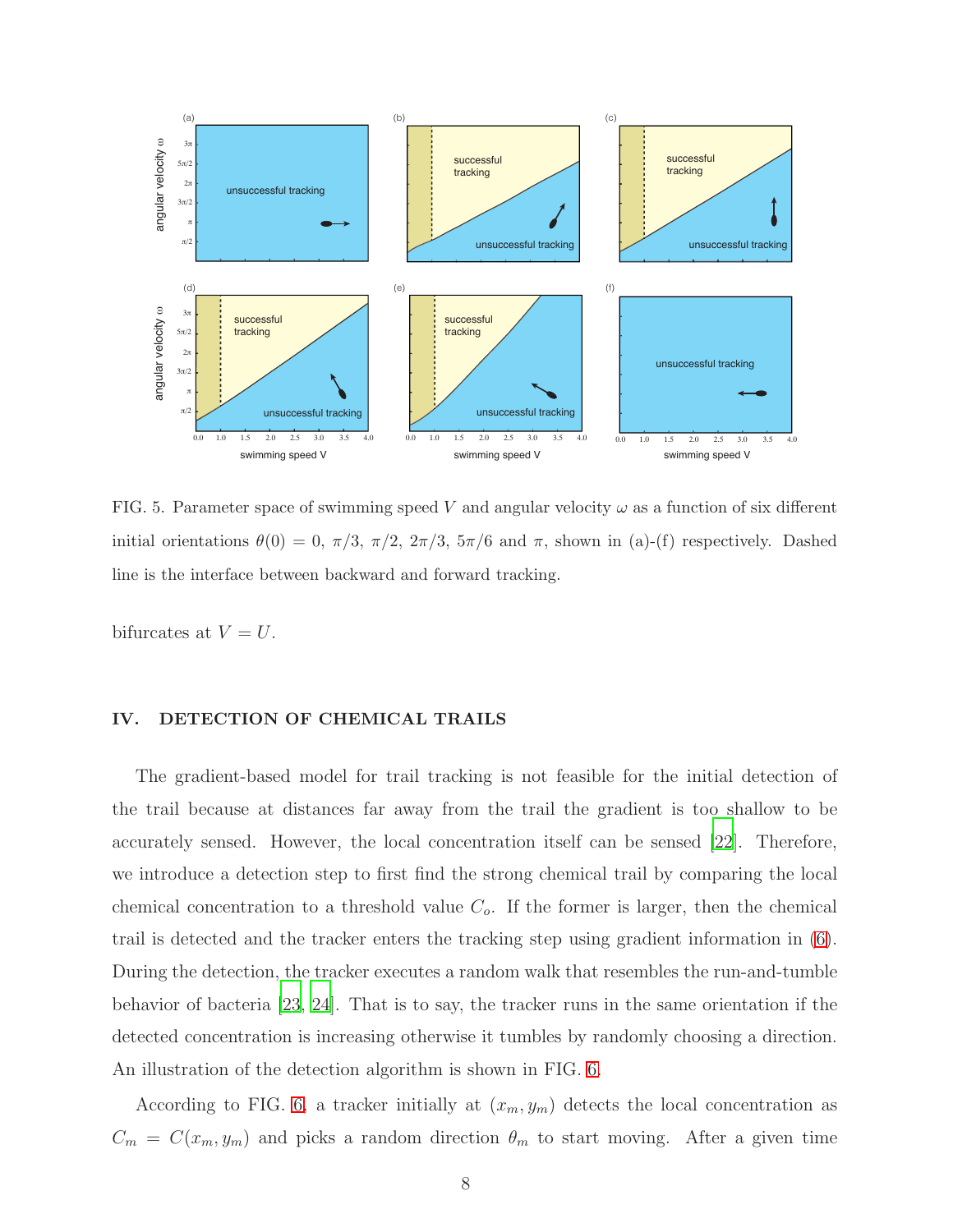

<span id="page-8-0"></span>FIG. 6. The run-and-tumble detection step of the chemical tracker.  $C<sub>o</sub>$  denotes the concentration threshold for the chemical trail. The tracker can detect the concentration  $C_m$  at its current location  $(x_m, y_m)$  and also remembers the previous concentration  $C_{m-1}$ . If  $C_m < C_o$ , the tracker runs and tumbles in the detection step. If  $C_m > C_{m-1}$ , it remains the current orientation  $\theta_m$ . Otherwise, it executes a random walk with frequency N such that  $\theta_m$  is randomly chosen in between 0 and  $2\pi$  every N iterations of time step  $\Delta t$ . When  $C_m > C_o$ , the tracker stops the detection step and enters the tracking behavior. If  $m > m_{\text{max}}$ , then the detection is unsuccessful.

 $t_m = t_{m-1} + \Delta t$ , where  $\Delta t$  is the time step and m is a positive integer, the tracker's position is given by  $x_m = x_{m-1} + V \cos(\theta_{m-1})\Delta t$  and  $y_m = y_{m-1} + V \sin(\theta_{m-1})\Delta t$ . It senses a new concentration  $C_m$  at the new location  $(x_m, y_m)$ . If  $C_m > C_o$ , then the chemical trail is detected. Otherwise, the tracker executes the run-and-tumble behavior by comparing the current concentration  $C_m$  to the previous one  $C_{m-1}$ . If  $C_m > C_{m-1}$ , the tracker runs without changing its orientation  $\theta_m = \theta_{m-1}$ . If  $C_m < C_{m-1}$ , then the tracker picks a random direction  $\theta_m$  and follows that direction for N time steps. That is,  $1/(N\Delta t)$  can be interpreted as the "frequency" of random walk. At the time when the local concentration  $C_m$  achieves the threshold value  $C<sub>o</sub>$ , the detection step ends and transitions to the gradient-tracking step. The total detection time is calculated as  $t_d = m\Delta t$ . Yet, if during a simulation, the time count m is greater than a given maximum value  $m_{\text{max}}$ , then the detection is considered unsuccessful within the given amount of time  $t_{\text{max}} = m_{\text{max}} \Delta t$ . Note that if time is long enough, the tracker is guaranteed to detect the chemical trail in a two dimensional plane [\[25](#page-14-7), [26\]](#page-14-8).

The detection step is governed by four control parameters: the concentration threshold  $C_o$ , time step  $\Delta t$ , frequency N, and maximum detection time  $t_{\text{max}}$ . Here, we choose  $C_o =$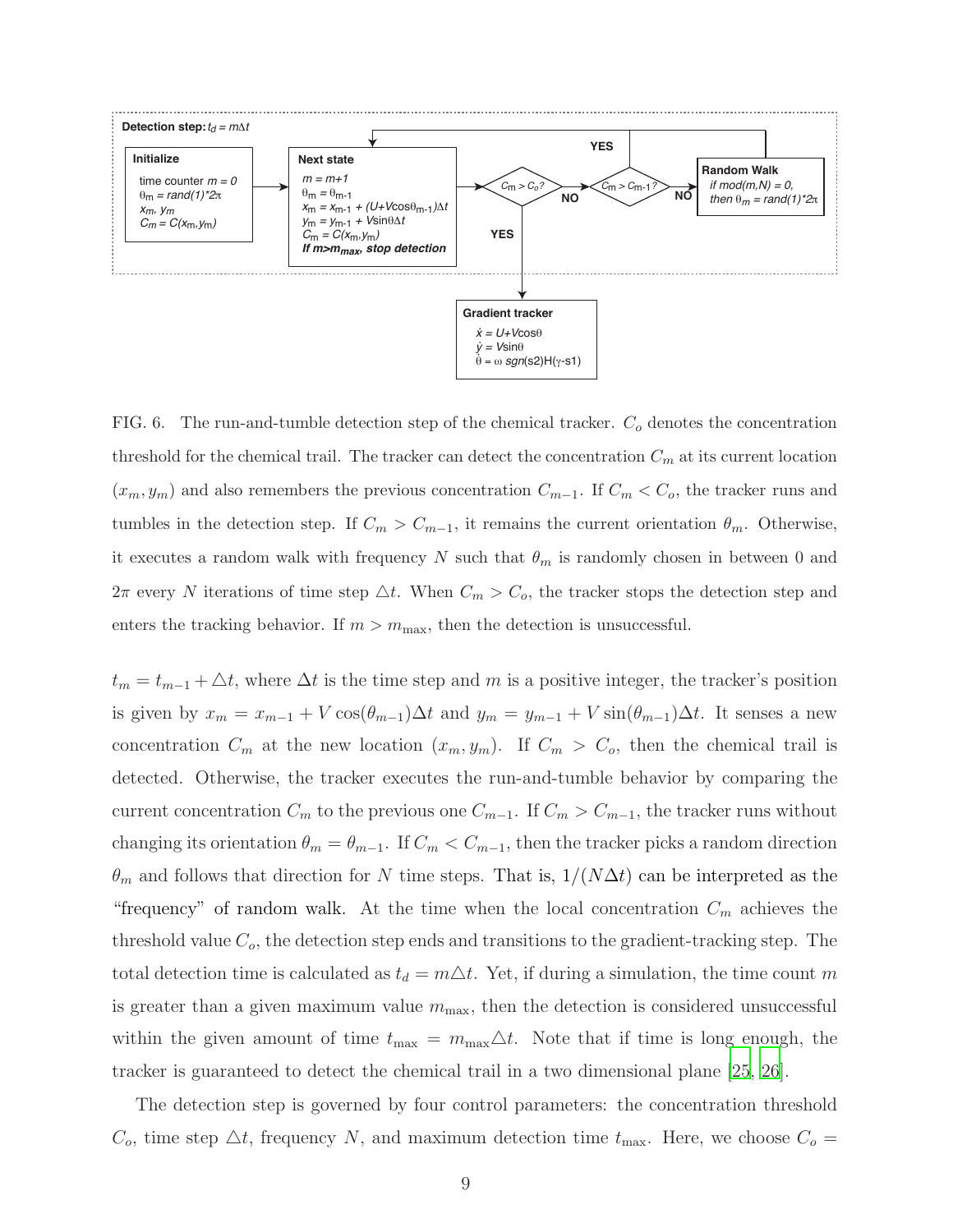

<span id="page-9-0"></span>FIG. 7. Two sample cases of random walk in the detection of chemical trail. Control parameters are set as follows: concentration threshold  $C<sub>o</sub> = 10<sup>-5</sup>$ , time step  $\triangle t = 0.01$ , random-walk frequency  $N = 100$  and maximum detection time  $t_{\text{max}} = 20$ . The two trackers have the same initial conditions  $x(0) = 6, y(0) = -3, \theta(0) = \pi/3$  and parameter values  $\omega = 2\pi, V = 2$  but end up with different tracking behaviors: (a) backward tracking and (b) forward tracking.

 $10^{-5}$ ,  $\Delta t = 0.01$ ,  $N = 100$  and  $t_{\text{max}} = 20$  and study the effect of swimming speed V on the detection time  $t_d$ . In FIG. [8,](#page-10-1) we show two sample trajectories starting at the same initial position  $x(0) = 6, y(0) = -3$  and random initial orientation  $\theta(0) = \pi/3$  for the same parameter values  $\omega = 2\pi$  and  $V = 2$ . The two trajectories are distinct owing to the random nature of the search motion such that backward tracking occurs in (a) and forward tracking in (b). The detection time  $t_d$ , which we define as the total time it takes the sensory system to first detect the trail, is also not the same in the two simulations:  $t_d = 3.89$  in (a) and  $t_d = 4.81$  in (b). Note that the detection time  $t_d$  is independent of the angular velocity  $\omega$ , which only participates in the tracking behavior, but depends on the swimming speed  $V$ . In the copepod experiments [\[19\]](#page-14-1), the dimensional detection time is up to 10 seconds.

FIG. [8](#page-10-1) depicts the histogram or distribution of detection time  $t_d$  of successful detections obtained from 1000 distinct simulations for the same initial locations shown in FIG. [7](#page-9-0) and three parameter values of  $V = 1, 2, 3$ . We fit the probability distributions to smooth exponential functions  $P(t) = \lambda e^{-\lambda t}$ , shown as red curves, such that the average detection time is  $\langle t_d \rangle = 1/\lambda$ . Note that the exponential fit is not perfect, but it is a closer analytical fit to the resulting distribution compared to a Poisson and normal distribution. The discrepancy between the analytical fit and the numerical data has minimal implications on the following results. As velocity increases, the decrease of the probability density function is steeper (larger  $\lambda$ ) and the averaged detection time  $\langle t_d \rangle$  decreases from 9.83 to 6.39 and 4.39. Therefore, larger swimming speed results in faster detection. In addition, out of the 1000 simulations we run, we keep track of the number of simulations which resulted in unsuccess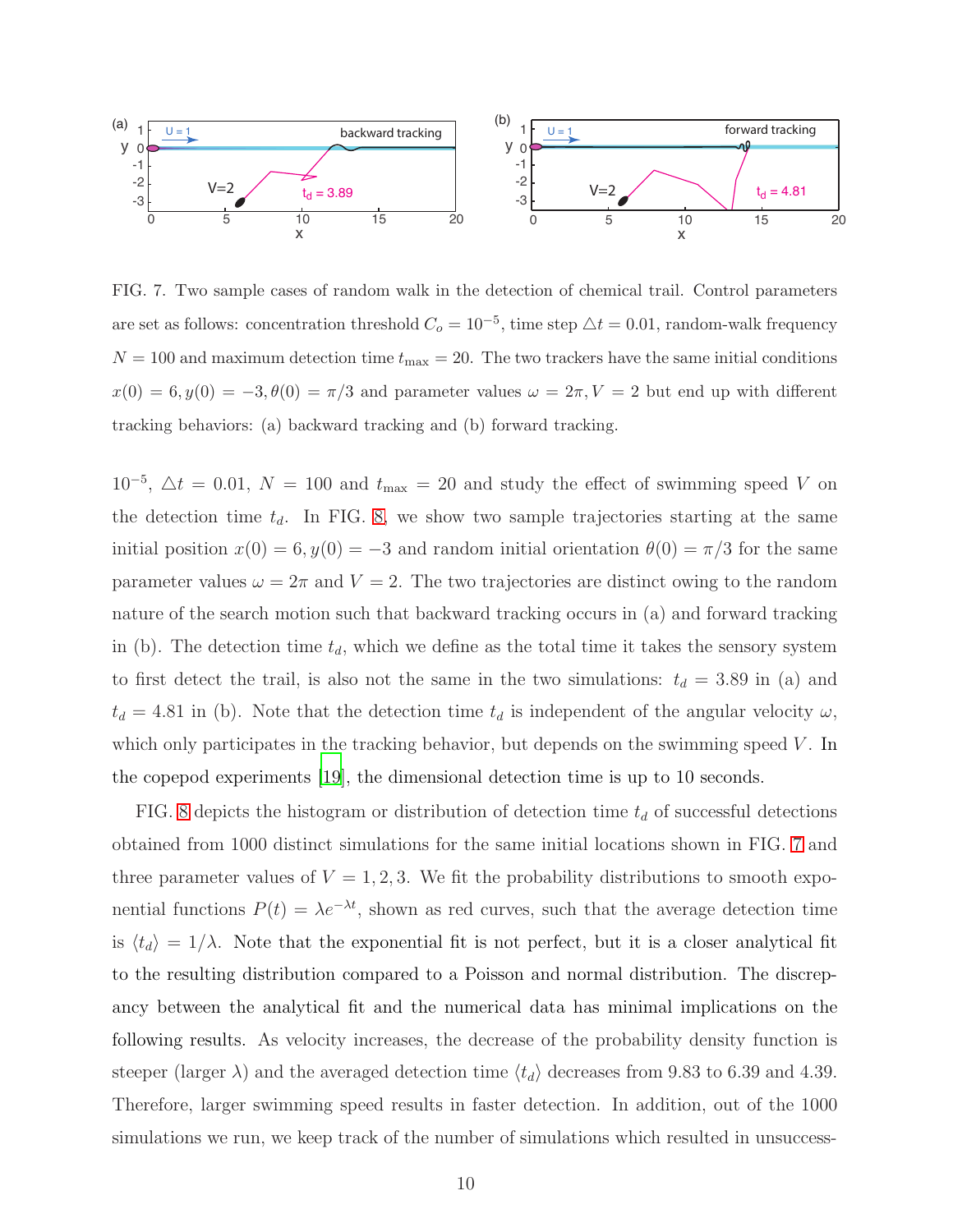ful detection in  $t_{\text{max}} = 20$ . We find that the ratio of unsuccessful detection to total number of simulations is 0.57, 0.3 and 0.26 for  $V = 1, 2$  and 3, respectively. That is to say, faster swimming is also beneficial to more successful detections in a given amount of time.



<span id="page-10-1"></span>FIG. 8. Probability distribution of detection time  $t_d$  with respect to different swimming speed V. The red curves are the fitted exponential probability density functions  $P(t) = \lambda e^{-\lambda t}$  with  $\lambda = 1/\langle t_d \rangle$ , where  $\langle t_d \rangle$  is the averaged detection time. For each value of V, 1000 distinct simulations are conducted to obtain the distribution of successful detections. The values of control parameters and also the initial locations of the tracker are the same as those in FIG. [7.](#page-9-0)

We finally evaluate the average detection time  $\langle t_d \rangle$  as a function of the tracker's initial location  $x(0), y(0)$ . The region of interest is chosen to be  $[0.1, 10] \times [-5, -1]$  as shown in FIG. [9.](#page-11-0) The colors indicate the values of the detection time at the corresponding initial locations, with red specifying longer detection time. We can see that  $\langle t_d \rangle$  varies little in the x-direction especially in the range of  $x(0) > 2$  meanwhile the average detection time decrease significantly when the horizontal distance between the tracker and the source is small  $x(0)$  < 1. The average detection time grows with increasing distances in the ydirection. These finding are consistent with the intuition that closer distance between the tracker and the source results in faster detection.

#### <span id="page-10-0"></span>V. CONCLUSIONS

Odor tracking plays an important role in the behavior of organisms at different scales and in different environments and could have significant implications on engineering and robotic applications. Inspired by the odor-tracking abilities of male copepods in their mating behavior, we simulated a sensory system that tracks and detects a two-dimensional chemical trail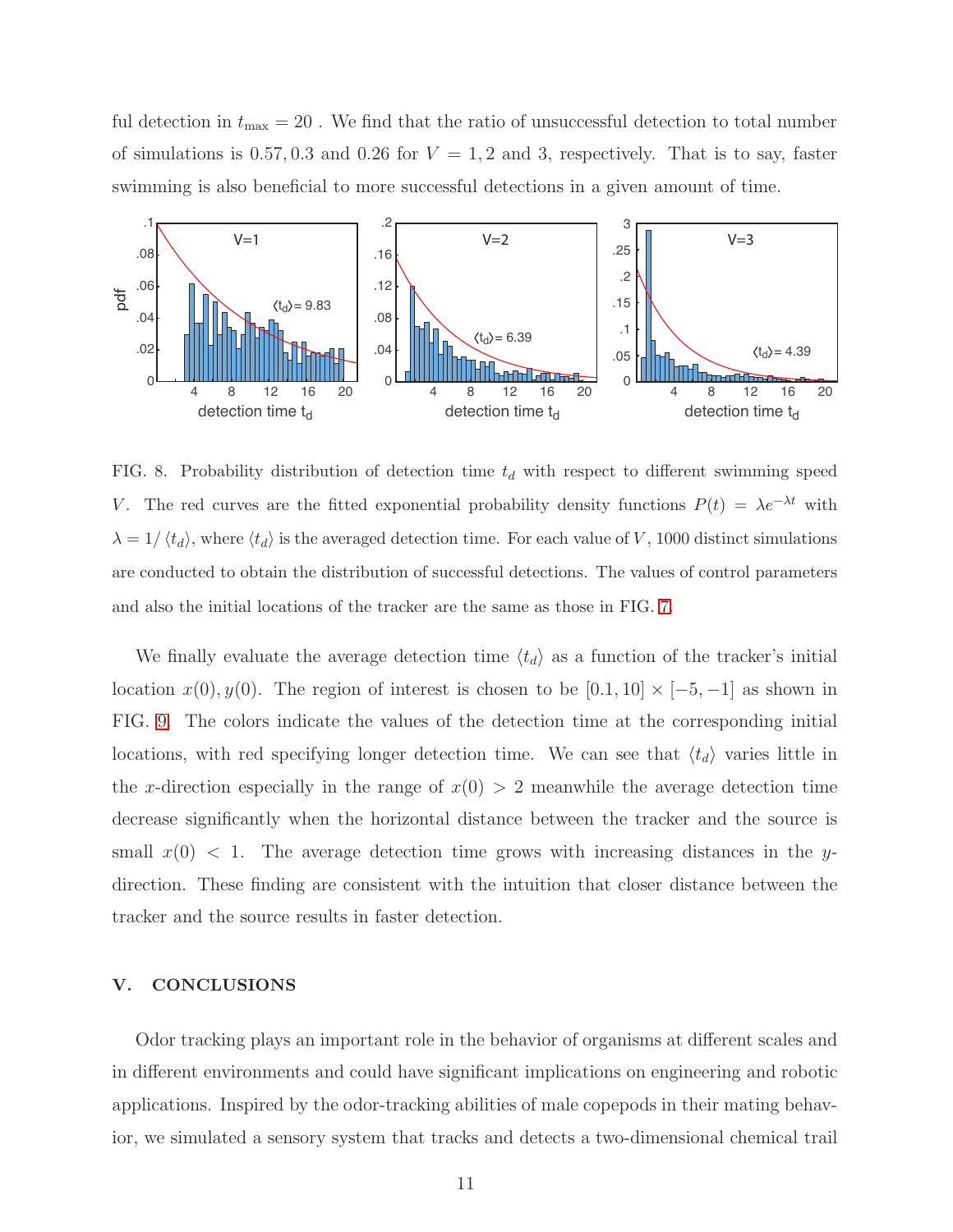

<span id="page-11-0"></span>FIG. 9. The averaged detection time  $\langle t_d \rangle$  as a function of the tracker's initial location  $x(0), y(0)$ in the region of  $[0.1, 10] \times [-5, -1]$ . Red colors represent longer detection time.

generated by a moving chemical source. The tracker can sense the local chemical gradients in its own body-fixed frame. The sensed gradients are used to control the orientation of the tracker such that it turns into the direction of increasing concentration. We identify the tracking behavior as successful if the trajectory of the tracker ends up oscillating around or directly moving inside the chemical trail. Otherwise, the tracking is unsuccessful. Successful tracking consists of either backward or forward tracking. If the sensory system successfully tracks the trail but moves away from the source, then it is backward tracking. Backward tracking occurs when the speed of the tracker is less than that of the chemical source.

We then mapped the tracking behavior onto the parameter space consisting of the speed V of the tracker normalized by the speed of the chemical source and the angular velocity  $\omega$ of the tracker. The results show that higher V requires larger  $\omega$  for successful tracking. The boundary marking the transition from unsuccessful to successful tracking follows a linear growth of  $\omega$  as a function of increasing V. The parameter space  $(V, \omega)$  changes with respect to the initial orientation  $\theta(0)$  such that when the angle between the tracker and the trail becomes more obtuse (i.e., the angle between the velocity of the tracker and the velocity of the source is more shallow) the tracker requires both larger speed and angular velocity to succeed in tracking. That is to say, the tracker should speed up to successfully track the trail when the orientation of its velocity is close to that of the source.

A detection step is introduced when the chemical gradient is too weak to be accurately sensed by the tracker such as when the tracker is located far from the chemical trail. In this situation, the sensory system detects the chemical concentration first until the sensed local concentration is larger than a threshold value. The detection step is adapted from the run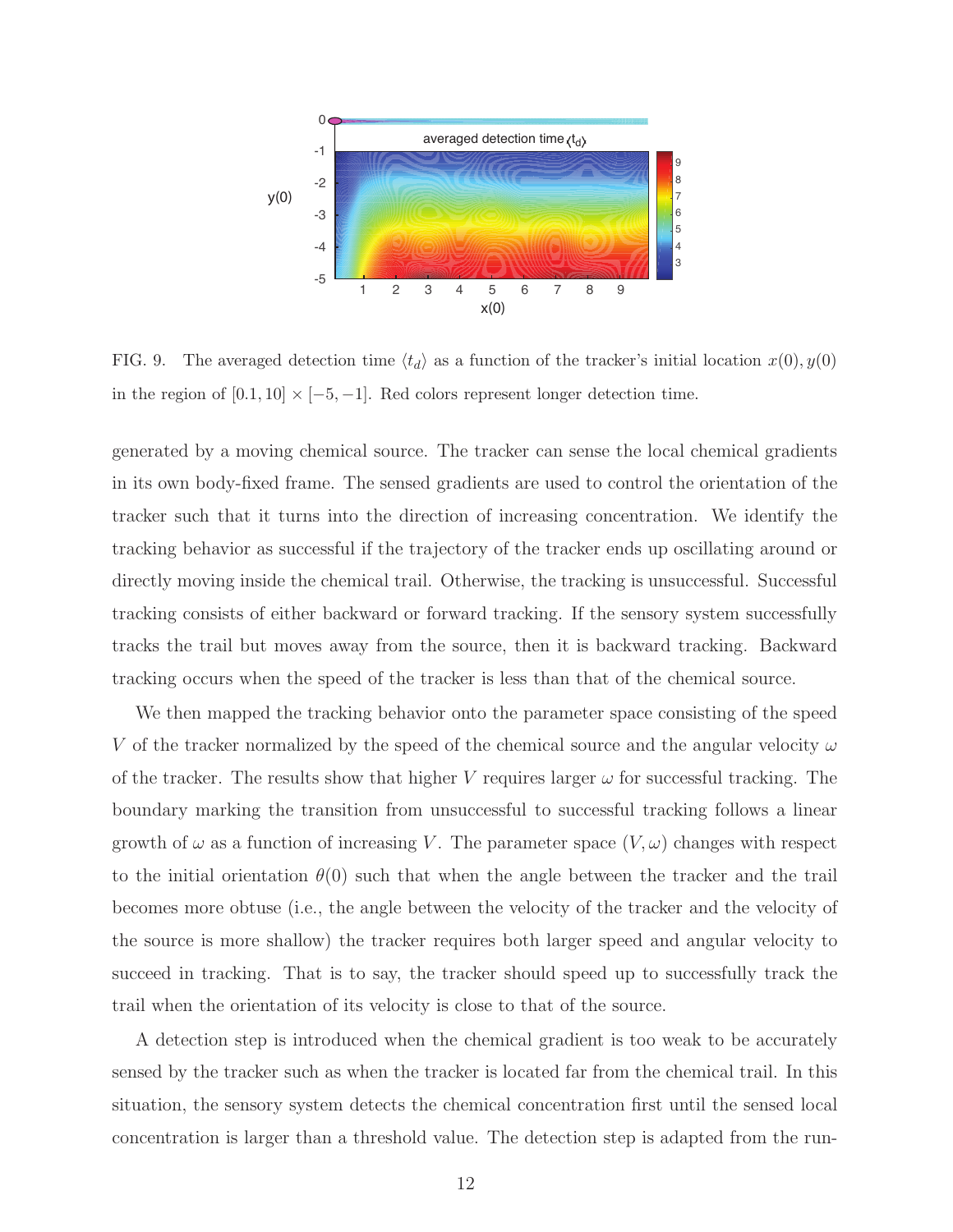and-tumble behavior of bacteria such as  $E.$  coli, which runs when sensing a chemical signal or tumbles otherwise. In our implementation, the tracker continues in the same orientation if it senses an increasing concentration in that direction. If not, the tracker randomly picks an orientation  $\theta$  from 0 to  $2\pi$ . If the detection takes longer than a given amount of time (the total simulation point), then the detection is unsuccessful. We illustrated the distribution of the detection time  $t_d$  obtained from 1000 distinct simulations and calculated the average detection time of successful ones. We found that the average detection time decreases with increasing speed  $V$  and the ratio of successful detection is higher when  $V$  is larger. Therefore, for a more successful detection, a fast speed  $V$  is preferred. We also showed that closer initial location to the source results in smaller detection time.

The two main results obtained from this study – the fact that both successful detection and successful forward tracking require the tracker to have larger swimming speed than the source and that the tracker's speed should be even larger when it swims nearly parallel to the source – are consistent with experimental observation of the copepod mating behavior [\[19\]](#page-14-1). Male copepods are known to swim faster than female copepods. While the reasons may be biological, this difference in speed between the male and female seems to have significant implications on successful detection and tracking of the female. Further, the detection time scale obtained here is consistent with experimental measurements of copepods [\[19](#page-14-1)]. Male copepods are reported to detect the chemical trail in time intervals up to 10 s, which is similar to the average detection time reported in this study. Note that here one dimensionless unit time scales to 1s.

A few remarks on the limitations of the model and future directions are in order. We considered a simple gradient-tracking model where the speed of the tracker and its turning rate are not affected by the intensity of the chemical signal. While this model was able to track the chemical trail, it would be interesting in future studies to compare this model to more complex models where the speed and turning rate to change with the chemical signal. This study was restricted to two-dimensional tracking and detection but in many aquatic organisms, this behavior is inherently three-dimensional. Also, we considered the chemical signal to diffuse in a quiescent environment. In many real-world applications, the environment is often characterized by unsteady and at time turbulent flows. Future work will extend the framework presented here to account for three-dimensional effects and the effect of flows and patchiness in the chemical signal [\[8](#page-13-6), [27](#page-14-9)[–30\]](#page-14-10). It is also interesting to couple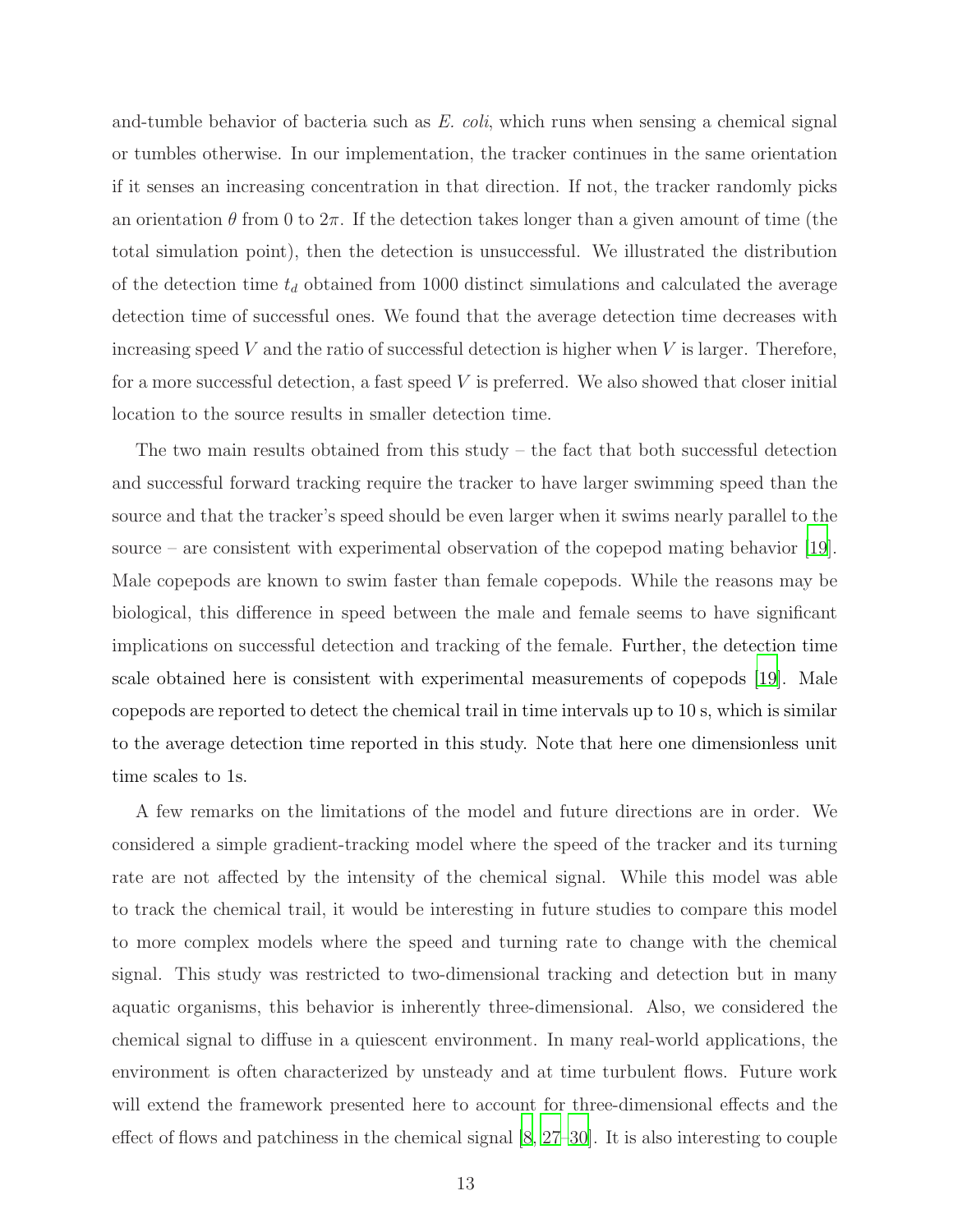the sensory and control framework presented here to more accurate models of the swimming mechanics; see [\[31\]](#page-14-11) for an analysis of the details of such drag-based swimming and [\[32\]](#page-14-12) for an experimental study of the flow field generated by the swimming motion.

Acknowledgment. This work is partially supported by the Office of Naval Research through the grant ONR 14-001.

- <span id="page-13-9"></span><span id="page-13-0"></span>[1] J. Partridg, Trends in Ecology & Evolution 8, 262 (1993).
- <span id="page-13-1"></span>[2] N. J. Vickers, The Biological Bulletin 198, 203 (2000).
- <span id="page-13-2"></span>[3] R. K. Zimmer and C. A. Butman, The Biological Bulletin 198, 168 (2000).
- [4] A. D. Hasler and A. T. Scholz, *Olfactory imprinting and homing in salmon: Investigations into the mechanism of the imprinting process*, Vol. 14 (Springer Science & Business Media, 2012).
- <span id="page-13-3"></span>[5] G. A. Nevitt, The Biological Bulletin 198, 245 (2000).
- <span id="page-13-4"></span>[6] J. Basil and J. Atema, Biol. Bull 187, 272 (1994).
- <span id="page-13-6"></span><span id="page-13-5"></span>[7] D. V. Devine and J. Atema, The Biological Bulletin 163, 144 (1982).
- [8] M. J. Weissburg and R. K. Zimmer-Faust, Journal of Experimental Biology 197, 349 (1994).
- <span id="page-13-7"></span>[9] R. T. Cardé, Olfaction in mosquito-host interactions **200**, 54 (1996).
- <span id="page-13-8"></span>[10] R. T. Card´e and A. Mafra-Neto, in *Insect pheromone research* (Springer, 1997) pp. 275–290.
- <span id="page-13-10"></span>[11] F. W. Grasso, The Biological Bulletin 200, 160 (2001).
- [12] P. Pyk, S. B. i Badia, U. Bernardet, P. Kn¨usel, M. Carlsson, J. Gu, E. Chanie, B. S. Hansson, T. C. Pearce, and P. F. Verschure, Autonomous Robots 20, 197 (2006).
- [13] T. Nakatsuka, Y. Kagawa, H. Ishida, and S. Toyama, in *2006 5th IEEE Conference on Sensors* (IEEE, 2006) pp. 416–419.
- <span id="page-13-11"></span>[14] A. Dhariwal, G. S. Sukhatme, and A. A. Requicha, in *Robotics and Automation, 2004. Proceedings. ICRA'04. 2004 IEEE International Conference on*, Vol. 2 (IEEE, 2004) pp. 1436– 1443.
- <span id="page-13-12"></span>[15] L. B. Buck, Cell **100**, 611 (2000).
- <span id="page-13-13"></span>[16] N. S. Johnson, A. Muhammad, H. Thompson, J. Choi, and W. Li, Behavioral Ecology and Sociobiology 66, 1557 (2012).
- <span id="page-13-14"></span>[17] C. Woodson, D. Webster, M. Weissburg, and J. Yen, Limnology and Oceanography 50, 1552